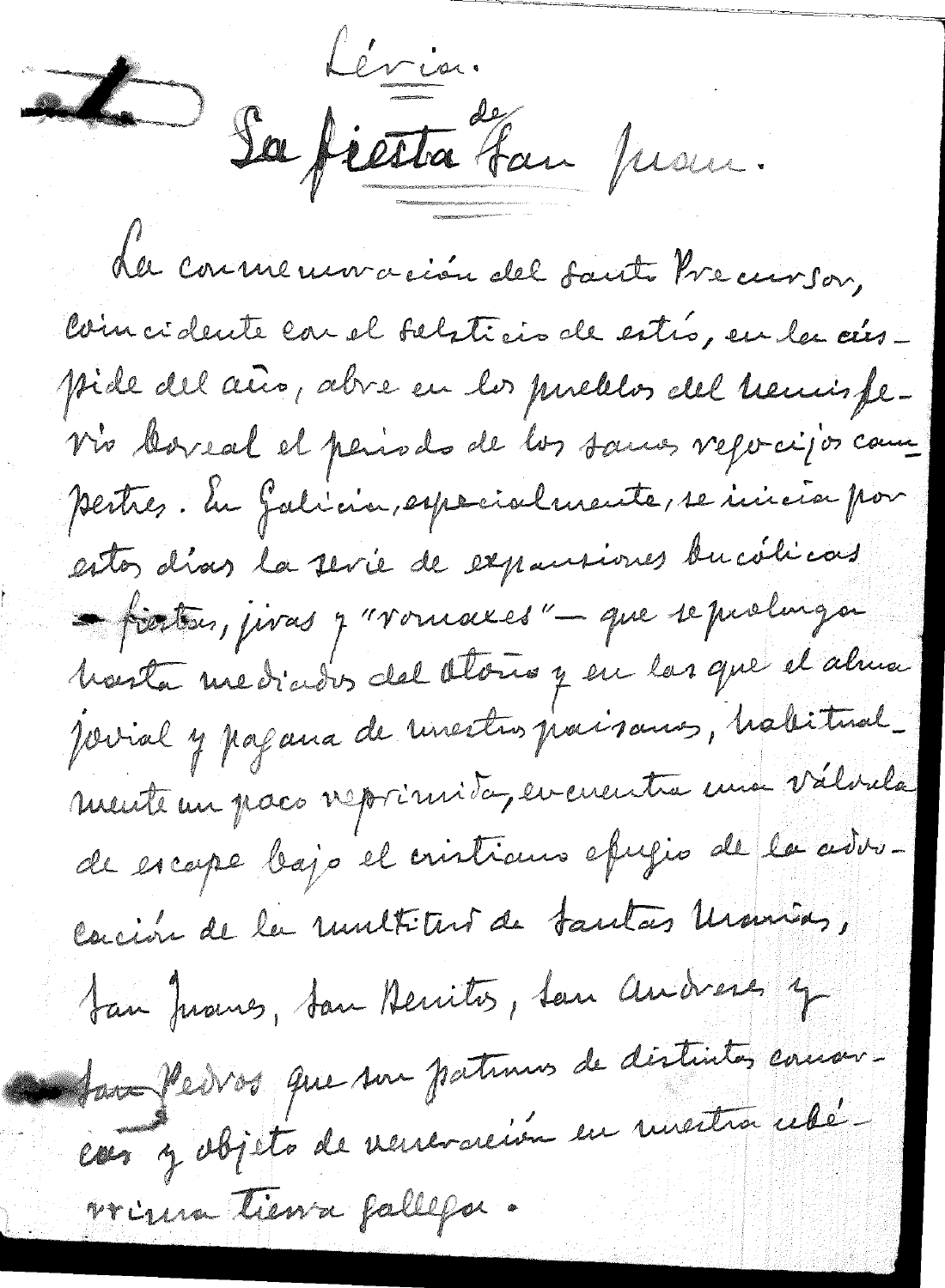San pour es el heraldo y forante 2 y tounbien, en mestras latitudes, incicion las revolution propintares, como si fuere su unicon la de un binen repartidor de alegrías entre las ferits humildes. J'ain embargo, el Bautista, que por esta circumtancia se aparece à los profouros cours un tanto pations de jouanas y bulliars, les ma de la mois severas encouraciones del Mallava en la hagiografía una figura de mayor austeridad, un perfil de mas meble Orpevera, un vavon ruas implacable en sus Juicios y en sus condenaciones. Su la lieuros ingenaos de Muvillo <del>les fig</del> la incipens infantiles del Divino Jesús y de tan prom, el Precursor, apenas difieren. Un poco mois crecito el Hautista, como impone la civradofía, y rava ruas. En cuanto al vesto, aurbos la misma come fauvorada, los mis-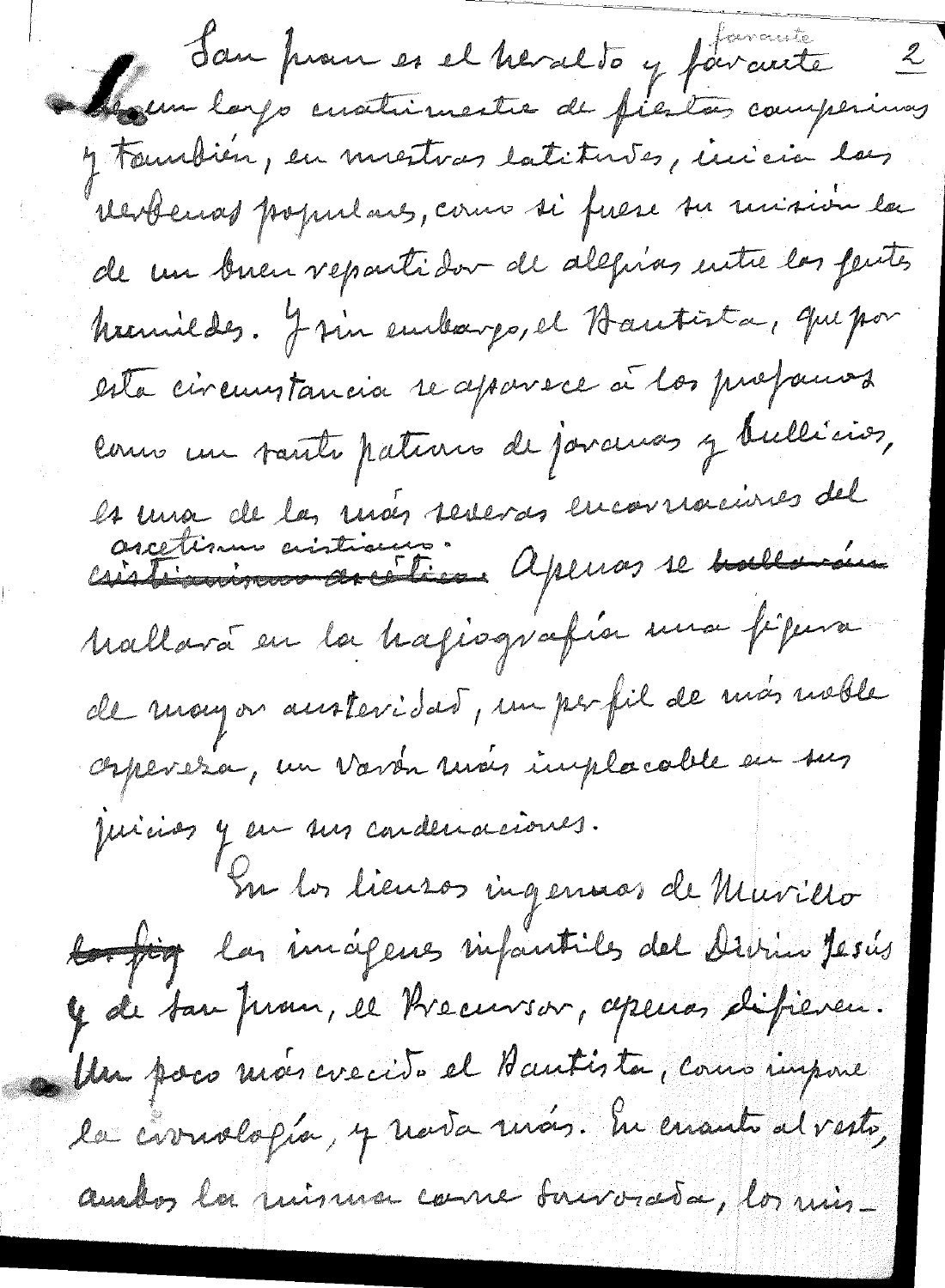mos cabellos creipos y audidos queto complació 3 le aconicion tos céndisos velleres del condense parcual. Pero j'ensui disimiles su la veselidat sur figuras y sur correcteres al llegar à la ever adulta / La déternida lectura de la Evangelia un muestra cano la minua doctrina que tiene en la labios del Merias mavidades de seda y dulzura de miel turs autes en las del Preeurson dervezor de diamante y ausosport accibances de verdar des courata. De afui que muchos para quiens el Grevado debía 1 ser, à su juricio, ma especie de evenuita avisco, mois pour inclinado al vecio anostena que al blante course jo, creyesen identificants en la Monse de fau Juan. Africa vavoir membrade, pour terra cinta de cuevo, alimentambre de langes. ta, y mil silvestre (fan Mateo CIII. v. 3 y H) réncompletamente que algunos terrion del folvador que el mismo Jesús, tan delica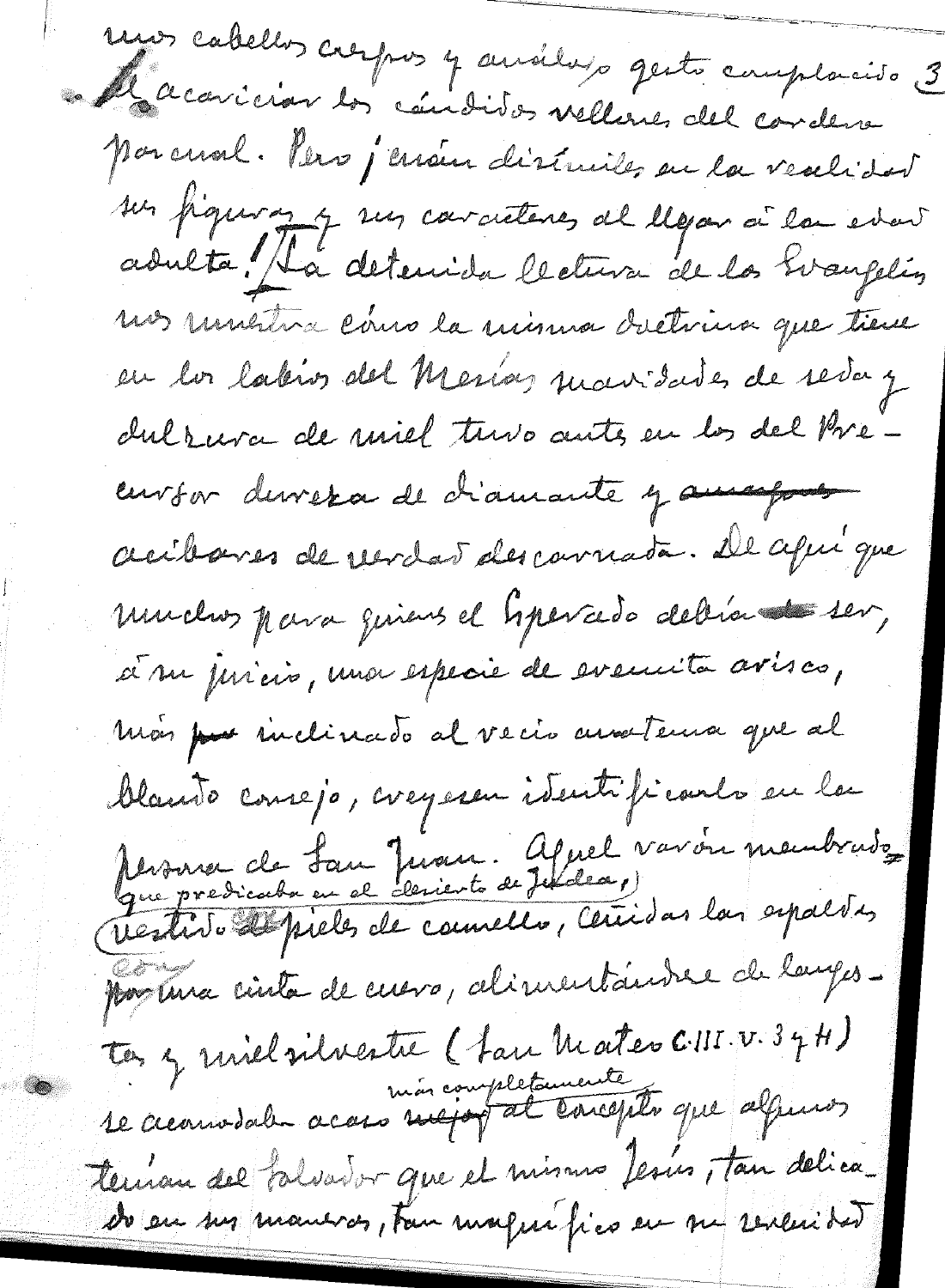texplande ciente, con su alba tímica incon- $\cancel{t}$ fit it y un renciller des concertants. Del Preciorson fou el treus, el anotenca y la fulrainación - quirós paque ani cumple à las procursons de courequir iden i dretnina, que Man de ser comme verses fastardons que abren marcha. De Jesin sur la parabola ejemplar, et aprélogo decente y la formaissatfranchaja. "¡ ferrevain de biboras! ¿ linen os euseus à hum de la na que vendrat?", claima et ffreuenner aute la multetres en eur moispeur du forden (1 an Lucas C. VII v. 7) car un tour dieu distints de aprèles que ce ferminaire en bienaventemains en el la turitaire, en fabiles. Comparent aute Heradias eclia maur lau fuon de la imprecación publica, cruda y vata llaute. Aute les excribes y farises que intentan leptider à la rinjoin d'Intera, Jenis exclaira Ation se hable sin pecude, avrois la primer pie dra " (1 an Firan C.VIII. v 7)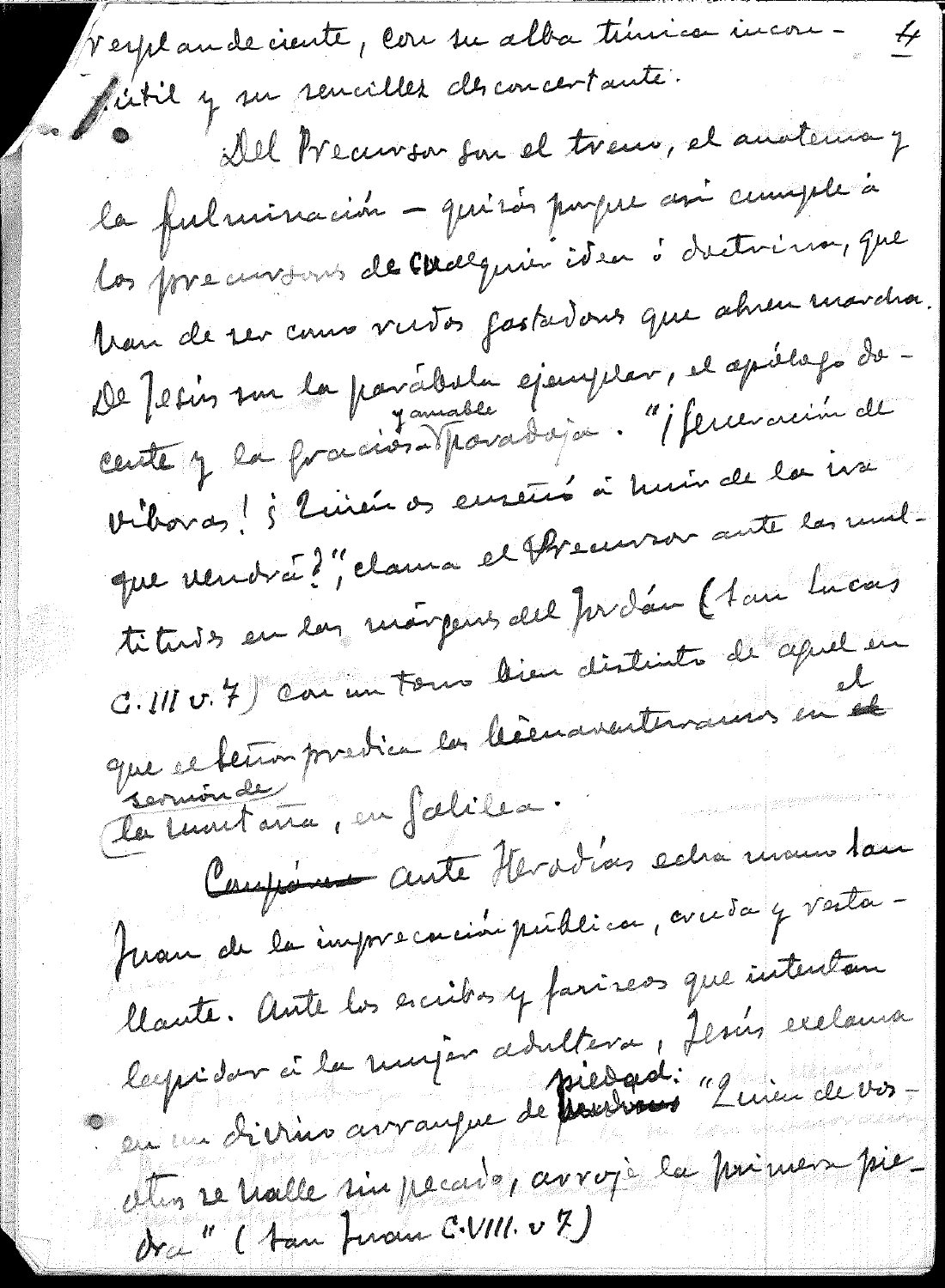I revention el Mautista es viguros amente 5 Orcetico, fericinto se sienta á la mera de tiuvoir el farises y tiene dulces palabros de perdon para la pécador y convinte en vius el aqua de la boda de Cama. El Jusepio tesis señala esta diferencia de actitudes autemais que aute la vida adoptam El y tou pron enoudo exclaima: "Porque vien prou el Wantista, que mi conside pan mi leclera vino, J clear: Demonis tiene. Vius el Hijo del hombre, que course y belse, y décés: He apris un troubre plation y belle day there is annigo de publicanos y procurares " (1. Lucas C.VII. v. 33 y 34. Fraducción del P. Scío.) 1e ve, pues, que dentre de la puresa de los mismos principios, es Efesis Egnien et posses da blandina amable à mia doctrina qui en tour Yu pron tiene mas régida interpretacion. ہ لہ frin embargo el santo Precivos ha necesso  $\sqrt{ }$ à parar, pour vivotrer de la fecha de su commenceración en una especie de Gran Vicario de fiestas prepuede  $\mathcal{L}$ e غ مي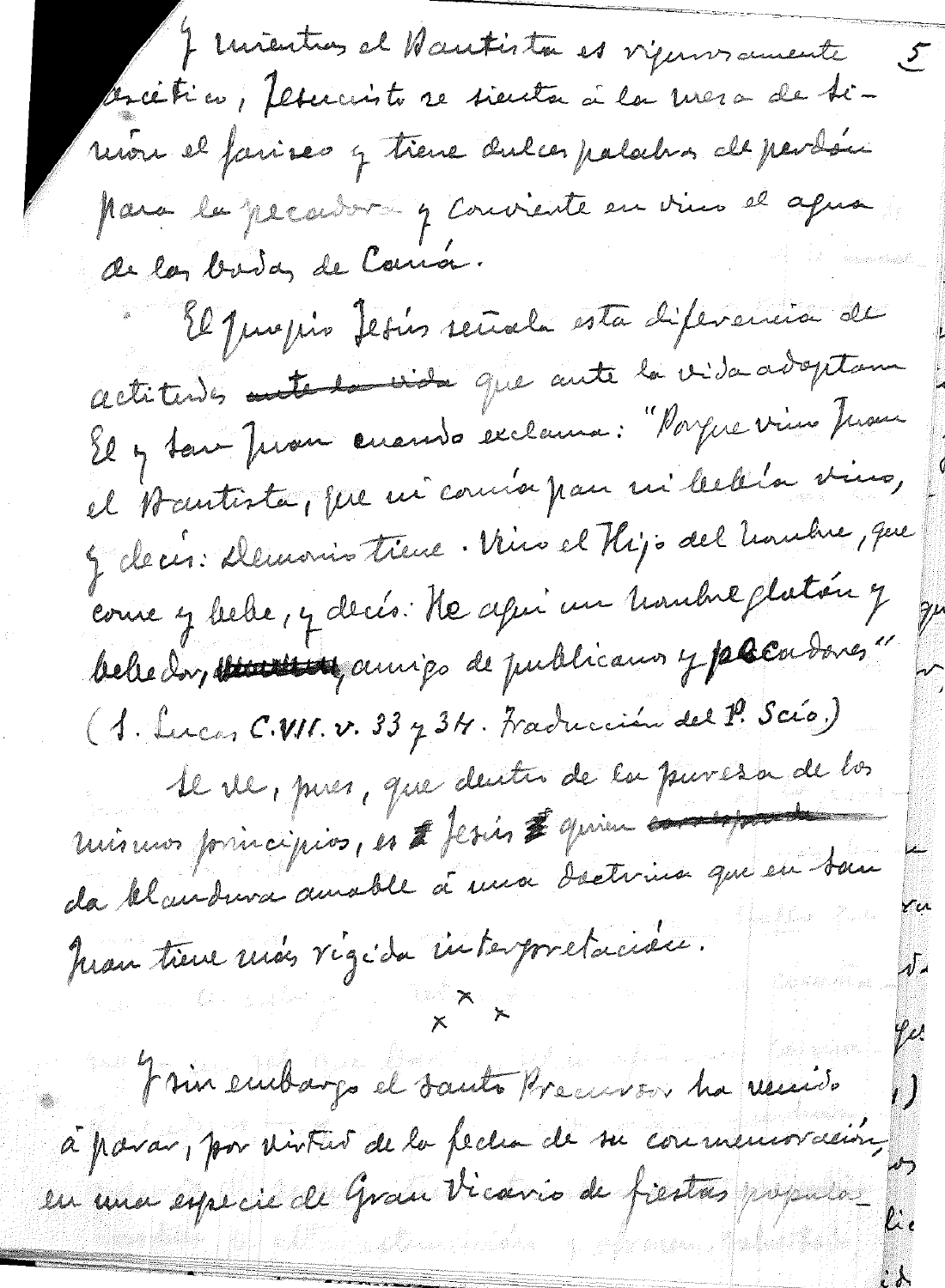1. Agnel varou implacable cousigo mismo, 6 merorable con el pecoció de Herodias, imporente en su estricta austeridad, como si quisiera alion reffer der å su nombre - Johan significa "el derion tuvo miseriardia" - le compasse de la masse.<br>Musultat de dinevaisse y se aviene à president la apartement de ceuvre de las procedes julgaries. Me mois peros - la modre deban promotor Cuajada de presents presion y de encantres - las hadas bueiros, dominidas desde antijos tiempos, ve cabren su horder y abran paradigios en los vivs y en las fuentes, Valutifers. La mere olas vecibides (à la diece en circulates à las cuvan. Los forgatas salve cuyas leuquas de fue paltan mois y viejos; el orballo que a car de la cielas para retrillar al me de la maria - l'e ma - un sol que baila, refin afin man los ma- $\frac{\omega}{\omega}$ dougationes -, y las yentres avoinations que han quedado al seveno tienen también vivitudes este water de alte estimación y oprecen, nelue todo,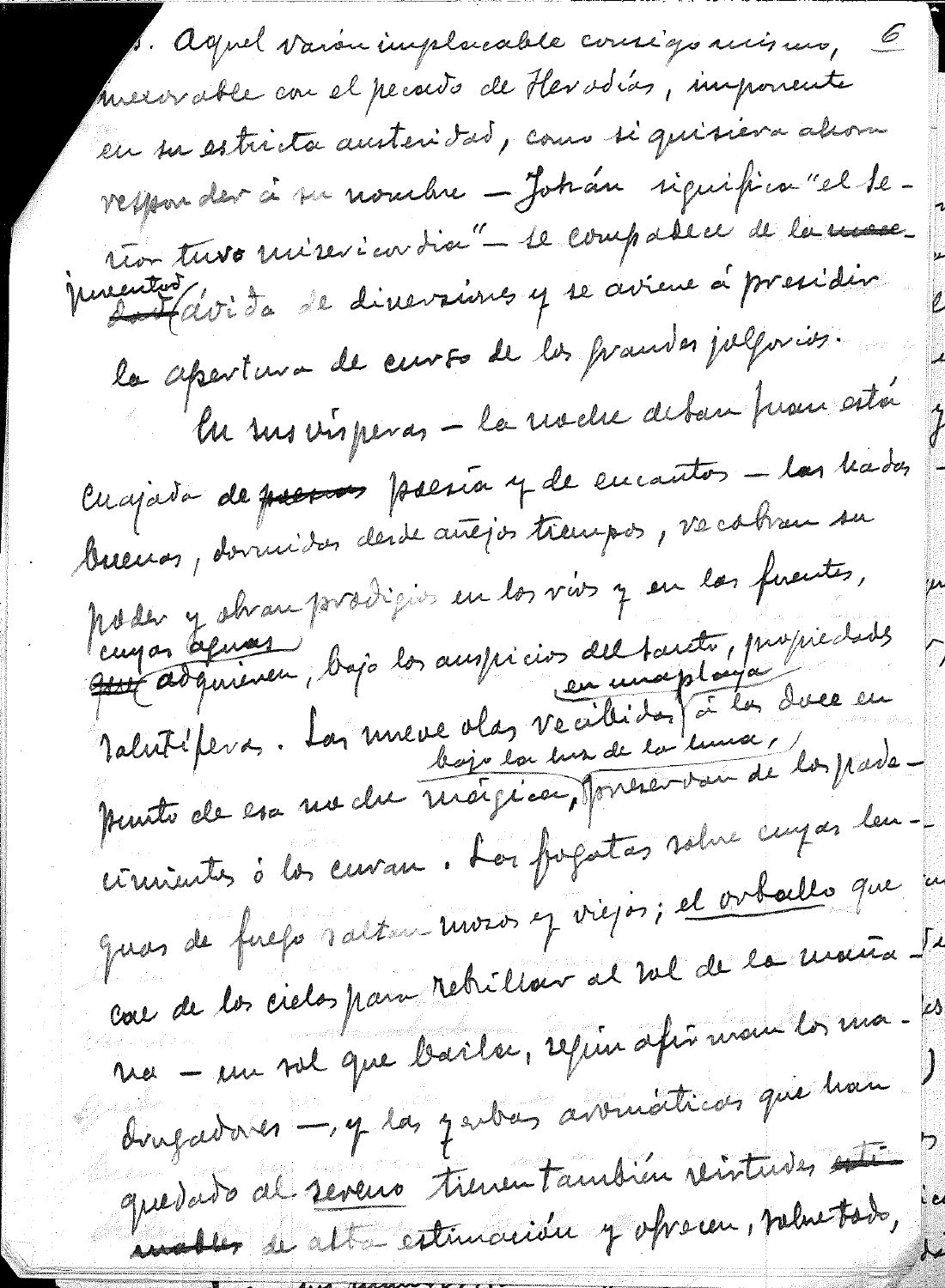fabor legendario, ancestral, que ha causa vado  $\boldsymbol{z}$ sceri intacto el tanto pativno con una placesible tolerancia. Al calor de estas consejas y tradiciones en que aistiques un y quitilisme han encontrato rabias formulas de comiliación, en la planitur sobtienel, florece los aux el aunos, que es eterno y eternament épial, de todas las latitudes y de todos los tiempos.  $x^2$ Pero si en el campo la fierta de san Tusse aparece aun lleur de sugestivas supersticiones y vitos primitivos de una prajancia errocadas y extraina, en la ciudad, en cambio la tur-Orcin se estingue de aux en aus. Mace algun timps en todos la barrios se encendia la tradicional hopiera, à la que la quebrados y los torieles vacías que puederan cantubuin can ser combination of a la recogno esplen Dides de la clasica forzata, i cuya lumbre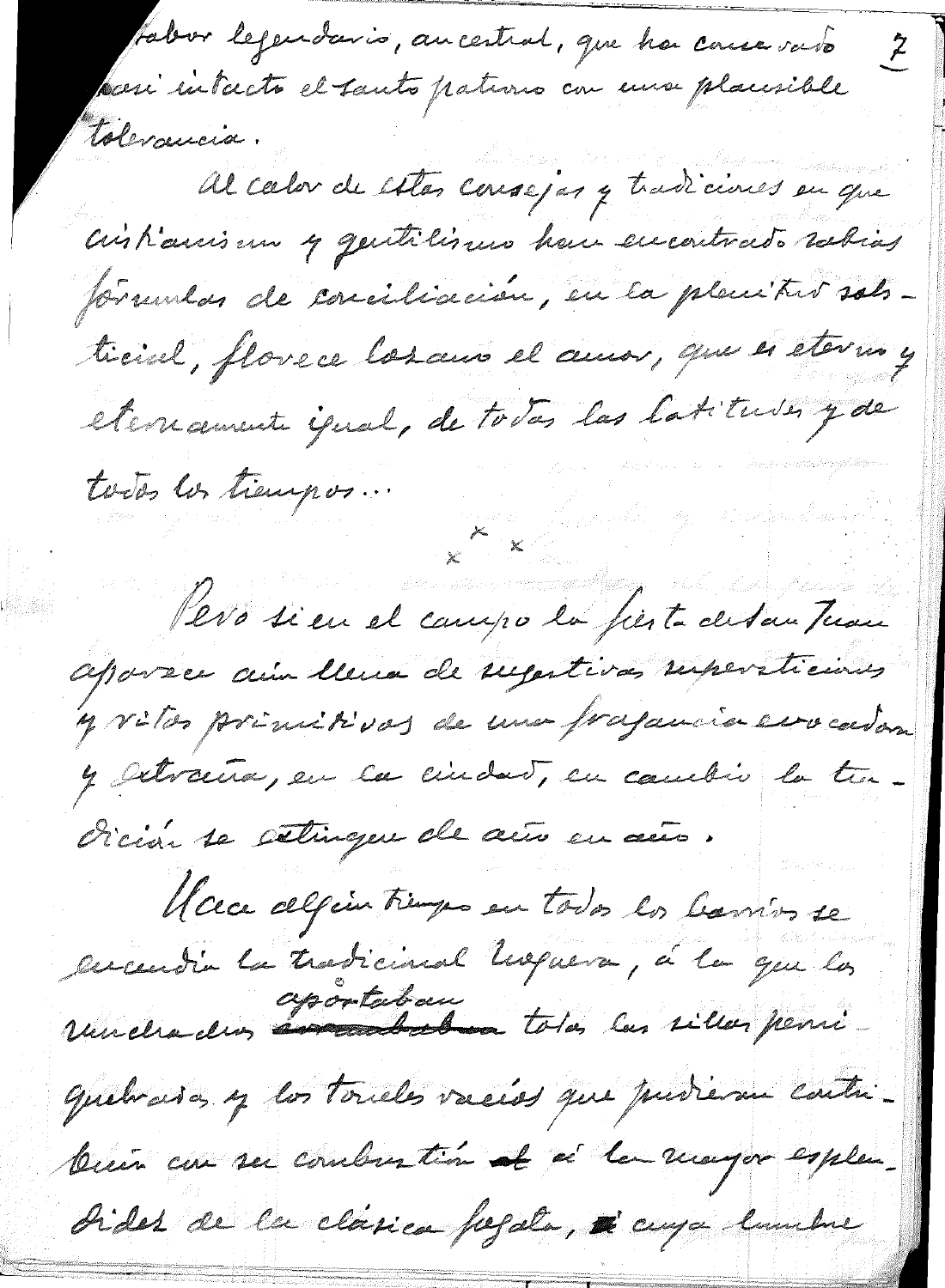pincaba la noche de jarrera y de bureo. S Solve todo el populoro benin de Santo Donão - tercer distrito en las lides considéra esta John estrar el vesto. Las mandares pujaban en destreza y buen humor. Hasta los viejos cinco mos, retirados de la gabarra ó la estiba, que Cours si ses supieron más que femmen su vierpe po y demander tabaco fuente y vecardar tiempos mejores, <del>se aminalpa</del> al conjun de la tradición y cooperation de festejo vecatante bauberslees, coloraint cabo de vela en los policiones paralillos venecianos y atourdo Vanos de cecacion y de taurel en el avec de triempo. Luego, ya de modre se acluispaban con el copion transpo de verolio y Cantaban y bailaban en la renbena, entre et reports de comadres y chiquites. fordo eso desapareció, en desplatado por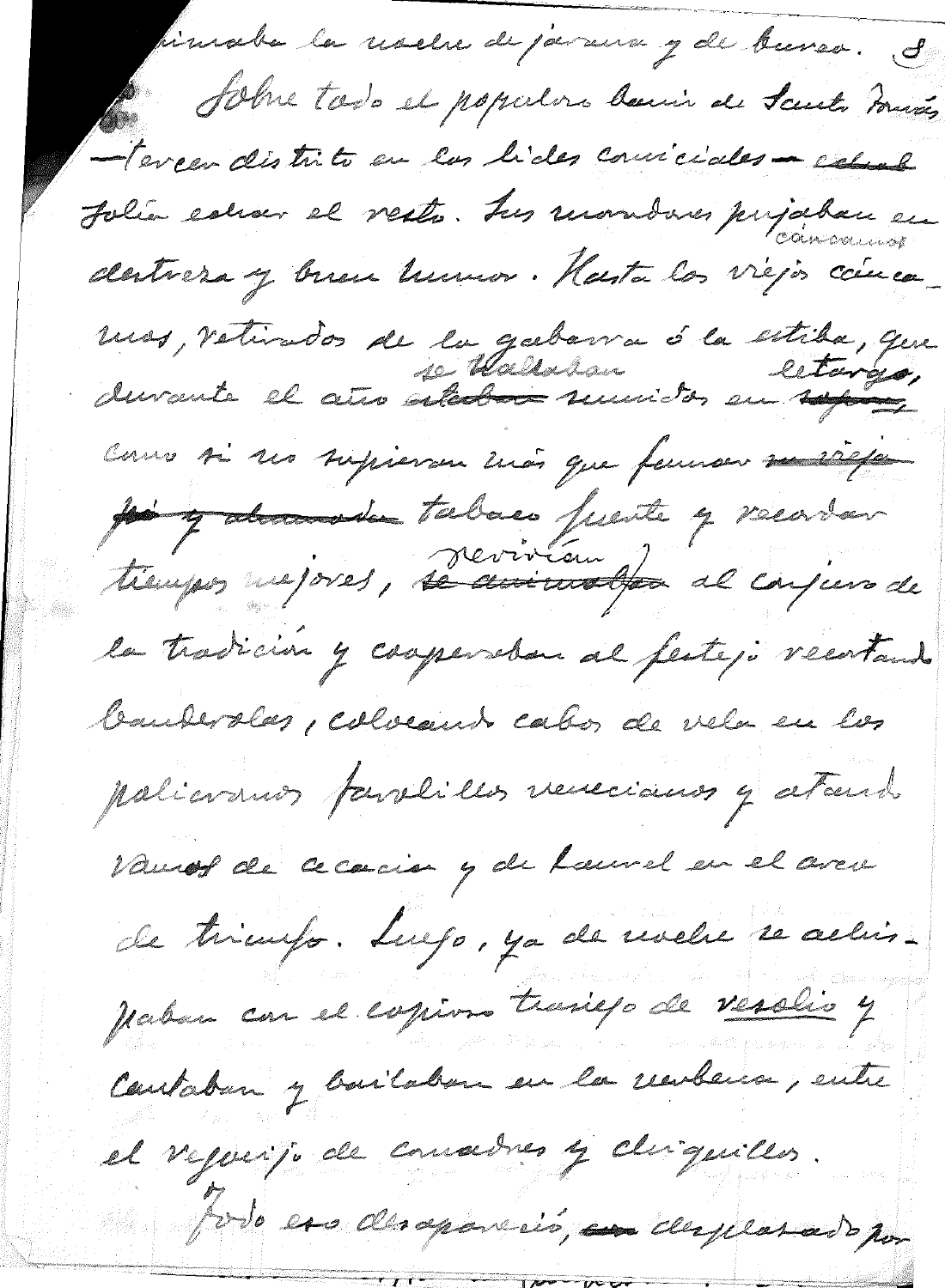avec voltaires, la vadis, el cine sourre, 9 le infección deportiva y las aprendantes presen flerciones sociales. Por el progreso, en fin... De la fierte de ban Juan en la cindad Ton volo que dan un algunas casas los arrivas de vosas, de albelevia, de vernero, tomillo y yerba-luisa que, trabavar en vistico vauxo, adquins de mansus en el atris de tan Nicolas algún aurante de la tradición para perfumar el aqua de las abluciones y que después, ya seco, debení colgane en un vincon para alunquitar el maleficio de les brijes. Por la démais, il encontrado la Uvelie de Lan Juan, subsistante en el campo, se espana en el prosainen urecanisado de la urbe. Antes algún ingenus ó alguna umchachita encurrada, esperaban con ausia